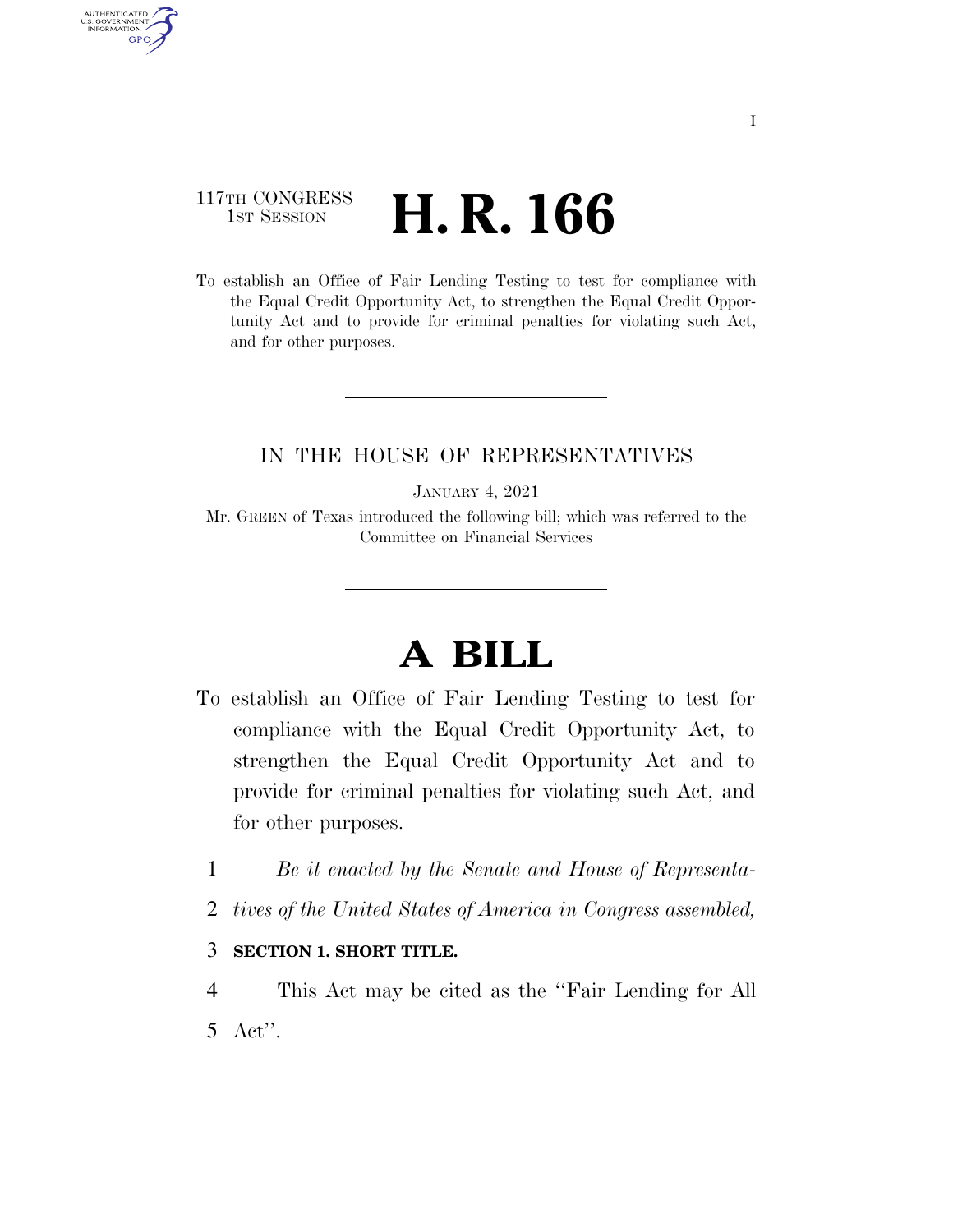#### **SEC. 2. OFFICE OF FAIR LENDING TESTING.**

 (a) ESTABLISHMENT.—There is established within the Bureau of Consumer Financial Protection an Office of Fair Lending Testing (hereinafter referred to as the "Office").

 (b) DIRECTOR.—The head of the Office shall be a Director, who shall—

 (1) be appointed to a 5-year term by, and re- port to, the Director of the Bureau of Consumer Fi-nancial Protection;

 (2) appoint and fix the compensation of such employees as are necessary to carry out the duties of the Office under this section; and

 (3) provide an estimated annual budget to the Director of the Bureau of Consumer Financial Pro-tection.

 (c) CIVIL SERVICE POSITION.—The position of the Director shall be a career position within the civil service. (d) TESTING.—

 (1) IN GENERAL.—The Office, in consultation with the Attorney General and the Secretary of Housing and Urban Development, shall conduct testing of compliance with the Equal Credit Oppor- tunity Act by creditors, through the use of individ-uals who, without any bona fide intent to receive a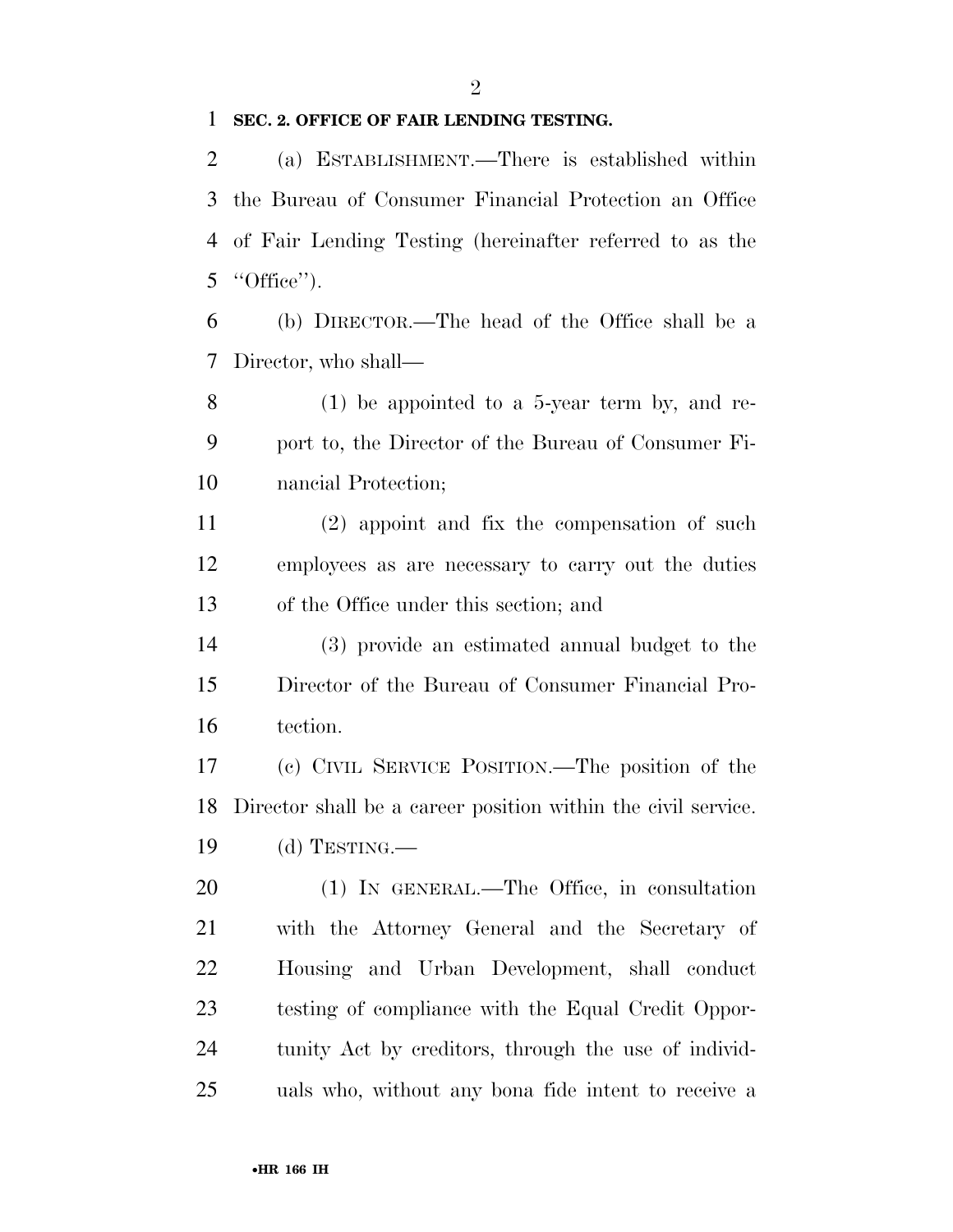loan, pose as prospective borrowers for the purpose of gathering information.

 (2) REFERRAL OF VIOLATIONS.—If, in carrying out the testing described under paragraph (1), the Office believes a person has violated the Equal Cred- it Opportunity Act, the Office shall refer such viola- tion in writing to the Attorney General for appro-priate action.

 (e) REPORT TO CONGRESS.—Section 707 of the Equal Credit Opportunity Act (15 U.S.C. 1691f) is amended by adding at the end the following: ''In addition, each report of the Bureau shall include an analysis of the testing carried out pursuant to section 2 of the Fair Lend- ing for All Act, and each report of the Bureau and the Attorney General shall include a summary of criminal en-forcement actions taken under section 706A.''.

#### **SEC. 3. PROHIBITION ON CREDIT DISCRIMINATION.**

 Subsection (a) of section 701 of the Equal Credit Op- portunity Act (15 U.S.C. 1691) is amended to read as follows:

21  $\cdot$  "(a) It shall be unlawful for any creditor to discrimi- nate against any applicant, with respect to any aspect of a credit transaction—

 ''(1) on the basis of race, color, religion, na-tional origin, sex (including sexual orientation and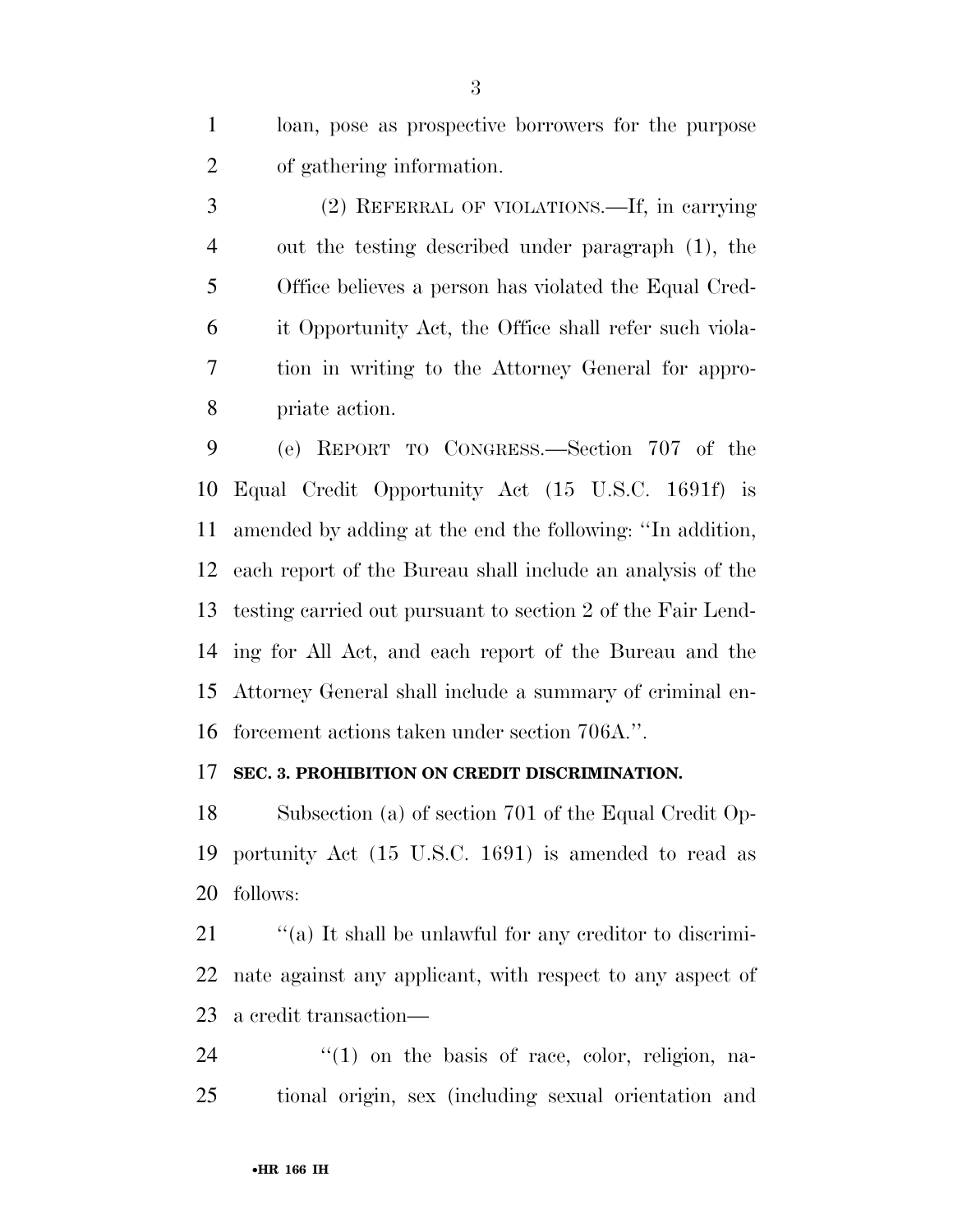| $\mathbf{1}$   | gender identity), marital status, or age (provided the          |
|----------------|-----------------------------------------------------------------|
| $\overline{2}$ | applicant has the capacity to contract);                        |
| 3              | $\lq(2)$ on the basis of the applicant's zip code, or           |
| $\overline{4}$ | census tract;                                                   |
| 5              | $\cdot\cdot\cdot(3)$ because all or part of the applicant's in- |
| 6              | come derives from any public assistance program; or             |
| 7              | $\lq(4)$ because the applicant has in good faith ex-            |
| 8              | ercised any right under the Consumer Credit Protec-             |
| 9              | tion Act.".                                                     |
| 10             | SEC. 4. CRIMINAL PENALTIES FOR VIOLATIONS OF THE                |
| 11             | EQUAL CREDIT OPPORTUNITY ACT.                                   |
| 12             | (a) IN GENERAL.—The Equal Credit Opportunity                    |
| 13             | Act (15 U.S.C. 1691 et seq.) is amended by inserting after      |
|                |                                                                 |
| 14             | section 706 the following:                                      |
| 15             | "§706A. Criminal penalties                                      |
| 16             | "(a) INDIVIDUAL VIOLATIONS.—Any person who                      |
| 17             | knowingly and willfully violates this title shall be fined not  |
| 18             | more than \$50,000, or imprisoned not more than 1 year,         |
| 19             | or both.                                                        |
| 20             | "(b) PATTERN OR PRACTICE.—                                      |
| 21             | "(1) IN GENERAL.—Any person who engages in                      |
| 22             | a pattern or practice of knowingly and willfully vio-           |
| 23             | lating this title shall be fined not more than                  |
| 24             | $$100,000$ for each violation of this title, or impris-         |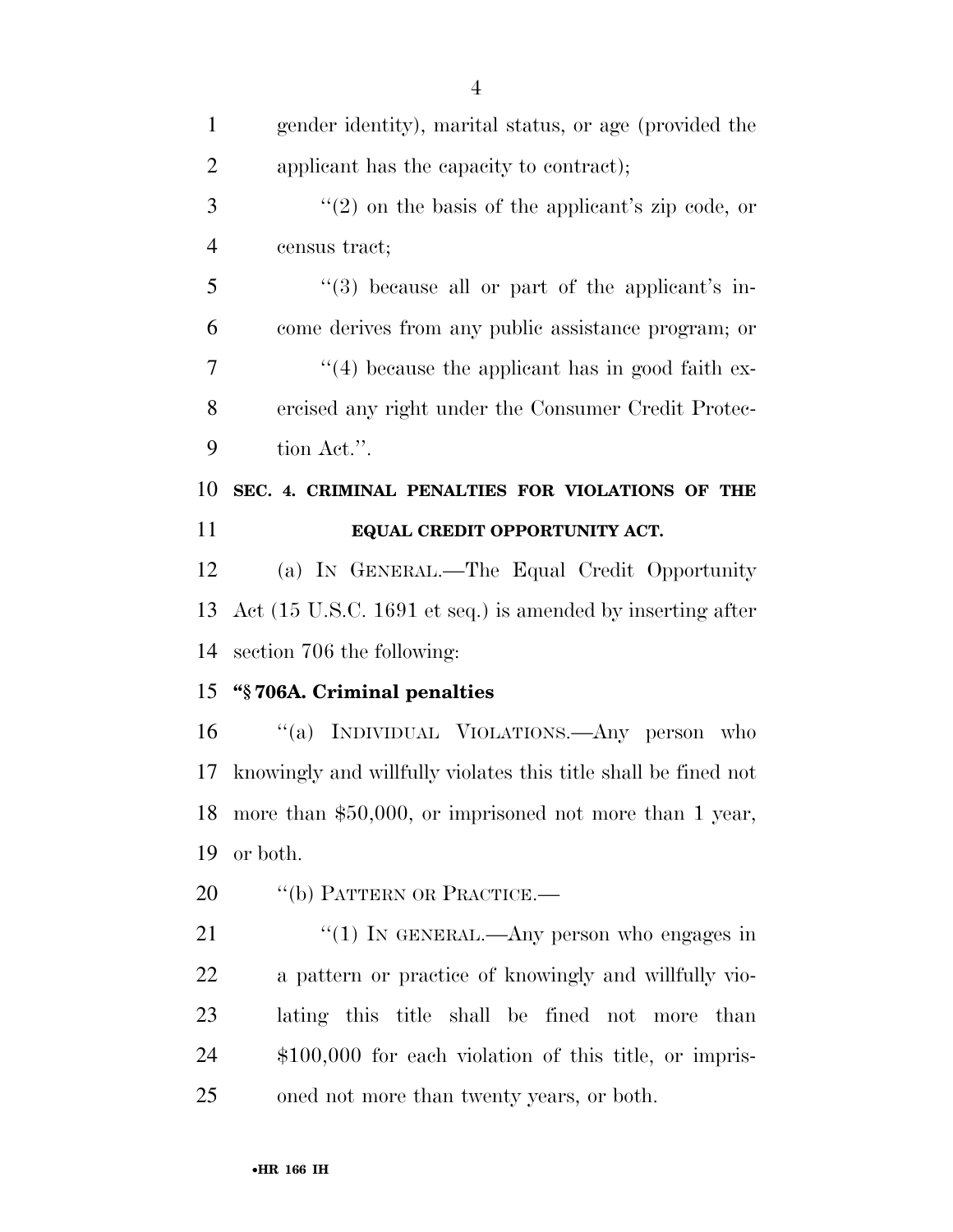| $\mathbf{1}$   | "(2) PERSONAL LIABILITY OF EXECUTIVE OFFI-             |
|----------------|--------------------------------------------------------|
| $\overline{2}$ | CERS AND DIRECTORS OF THE BOARD. Any execu-            |
| 3              | tive officer or director of the board of an entity who |
| 4              | knowingly and willfully causes the entity to engage    |
| 5              | in a pattern or practice of knowingly and willfully    |
| 6              | violating this title (or who directs another agent,    |

 knowingly and willfully causes the entity to engage in a pattern or practice of knowingly and willfully violating this title (or who directs another agent, senior officer, or director of the entity to commit such a violation or engage in such acts that result in the director or officer being personally unjustly enriched) shall be—

 $((A)$  fined in an amount not to exceed 100 percent of the compensation (including stock options awarded as compensation) received by such officer or director from the entity—

15 ''(i) during the time period in which 16 the violations occurred; or

17  $''(ii)$  in the one to three year time pe- riod preceding the date on which the viola-tions were discovered; and

20 "'(B) imprisoned for not more than 5 years.''.

 (b) CLERICAL AMENDMENT.—The table of contents for the Equal Credit Opportunity Act (15 U.S.C. 1691 et seq.) is amended by inserting after the item relating to section 706 the following:

''706A. Criminal penalties.''.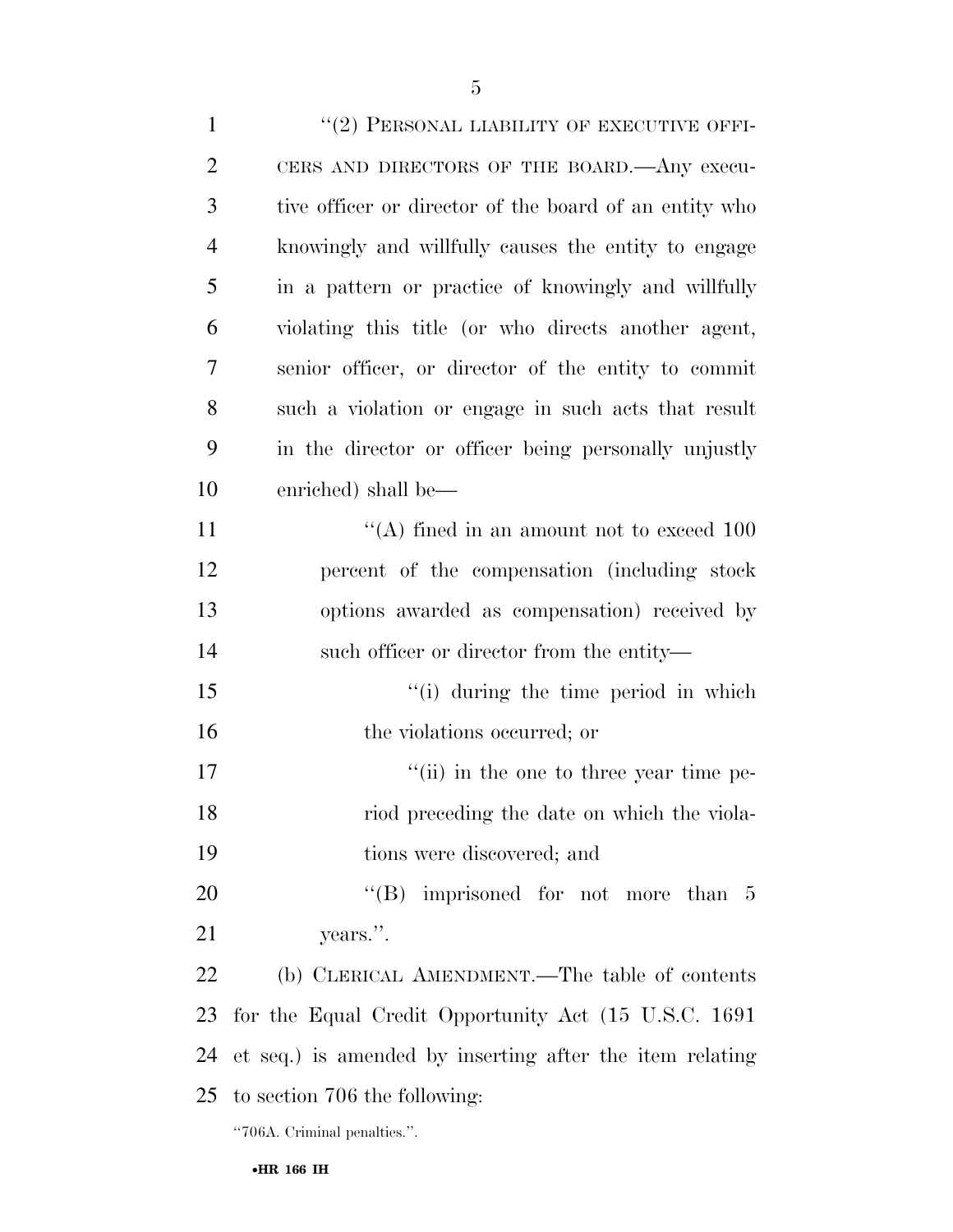#### **SEC. 5. REVIEW OF LOAN APPLICATIONS.**

 (a) IN GENERAL.—Subtitle C of the Consumer Fi- nancial Protection Act of 2010 (12 U.S.C. 5531 et seq.) is amended by adding at the end the following:

#### **''SEC. 1038. REVIEW OF LOAN APPLICATIONS.**

 ''(a) IN GENERAL.—The Bureau shall carry out re- views of loan applications and the process of taking loan applications being used by covered persons to ensure such applications and processes do not violate the Equal Credit Opportunity Act or any other Federal consumer financial law.

 ''(b) PROHIBITION AND ENFORCEMENT.—If the Bu- reau determines under subsection (a) that any loan appli- cation or process of taking a loan application violates the Equal Credit Opportunity Act or any other Federal con-sumer financial law, the Bureau shall—

- $\frac{17}{2}$  ''(1) prohibit the covered person from using such application or process; and
- 19  $(2)$  take such enforcement or other actions with respect to the covered person as the Bureau de-termines appropriate.''.

 (b) CLERICAL AMENDMENT.—The table of contents in section 1 of the Dodd-Frank Wall Street Reform and Consumer Protection Act is amended by inserting after the item relating to section 1037 the following:

''Sec. 1038. Review of loan applications.''.